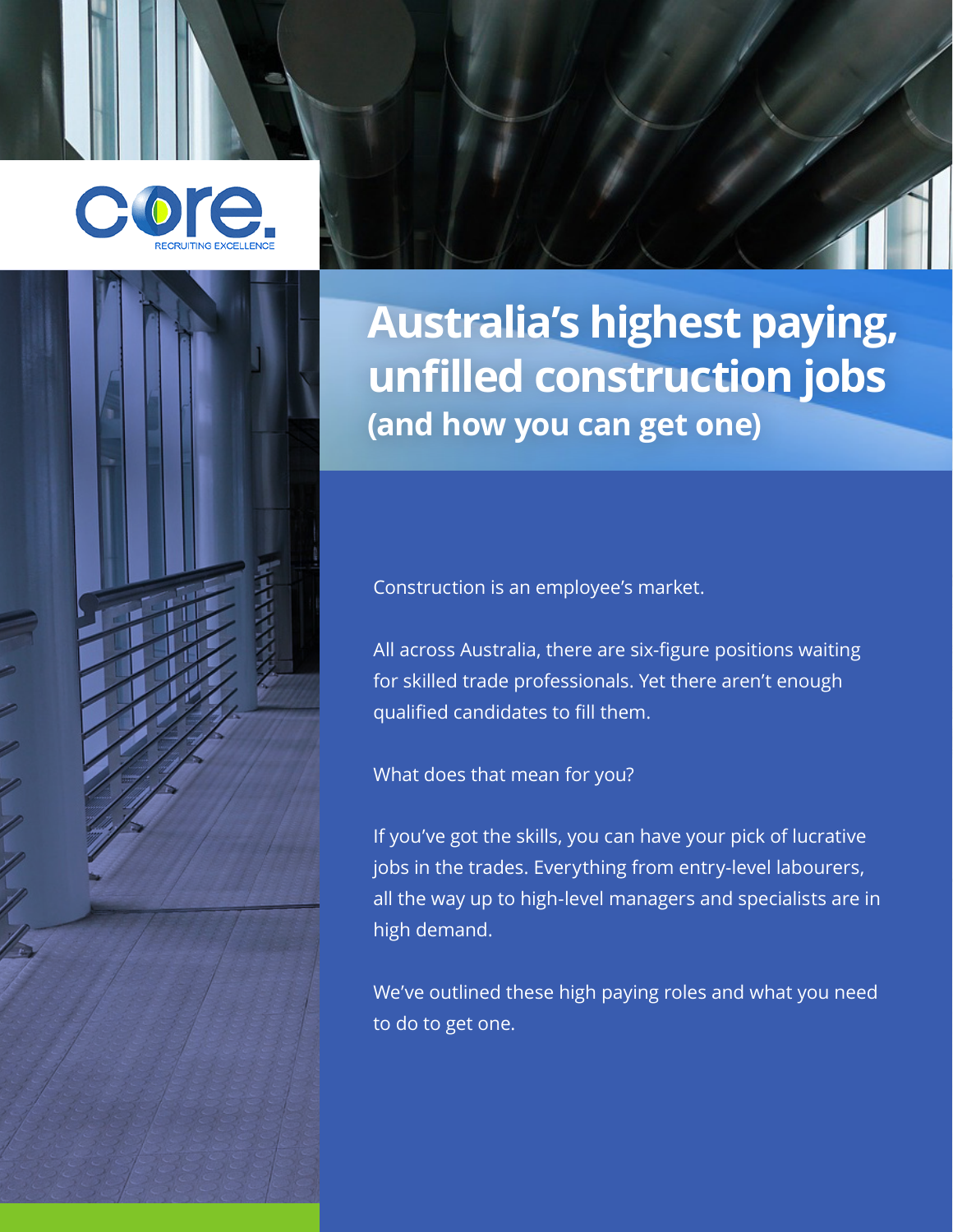#### **Construction Project Managers**

Construction PMs are the ones who are responsible for planning projects and keeping them running smoothly. These do-it-all pros need to have great organisational and management skills, and must be comfortable with financial planning, collaborating with various partners, and being the main point of contact for clients.

With all of these duties, it's no surprise that construction project managers are some of the highest-paid workers in the industry. Their average salary is \$140,000 per year, with entry-level positions starting at around \$100,000, and some senior positions earning over \$200,000.

While many PMs have university degrees, it's also possible to work one's way up to this position by starting out at as an apprentice at a construction firm.

### **Construction Estimators**

Construction estimators are tasked with accurately estimating the costs of construction projects. This critical work requires sharp planning and mathematics skills, as well as great attention to detail and the ability to work with financial planning software.

Sydney's surge in large projects has created a growing demand for estimators, who earn average salaries of around \$110,000 per year. At the high end of the scale, estimators can earn up to \$240,000.

Some construction estimators have university degrees, but it's also possible to obtain qualifying [certificates](https://www.myskills.gov.au/courses/details?Code=CPC40308) at trade schools, or enter an estimator apprenticeship.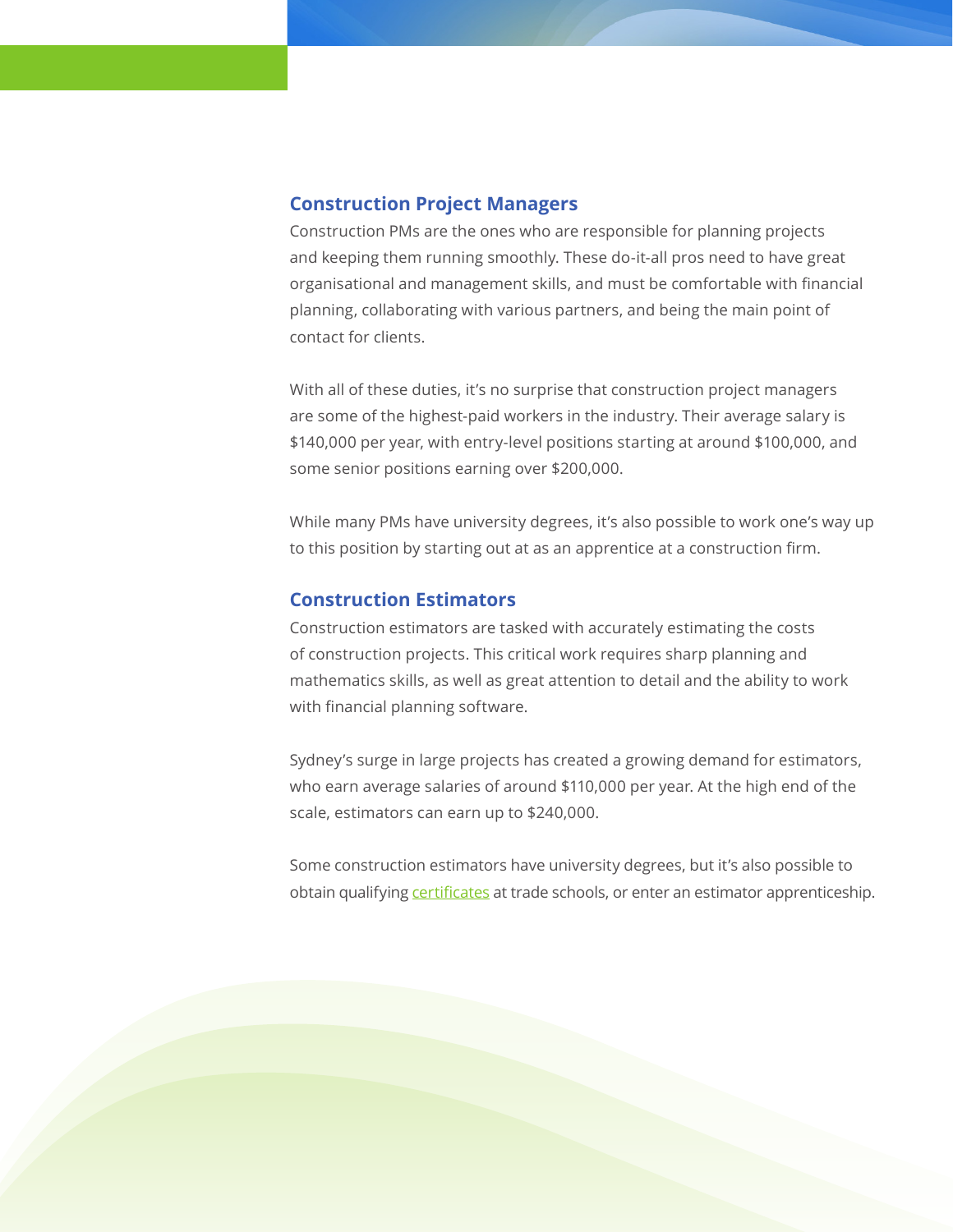#### **Forepersons**

Construction forepersons are the on-site managers of construction crews. As the crew supervisors, they must have strong people management skills, as well as a mastery of their trade and the ability to guide their less-experienced crew members.

Australia's large number of current and future construction projects has created a big need for talent that's able to reliably lead crews and manage projects on-site. Forepersons earn an average \$125,000 per year in Australia, with the highest-paid sometimes earning up to \$200,000.

Forepersons are typically experienced construction workers who get promoted into their roles. To get in line to become a construction foreperson, young workers can join a construction crew as an apprentice or entry-level labourer.

#### **Shotcreters**

Shotcreters spray concrete lining onto the inner sides of tunnels in roadways, subways, and mines. This work requires specialised skills, including the ability to operate complex concrete pumps.

With major roadworks projects like Sydney's NorthConnex tunnel underway, the demand for shotcreters has skyrocketed, making them some of the city's most highly-paid workers. Earnings can exceed \$140,000 per year.

Some industry organisations offer shotcrete training and certification [programs](http://www.cpassoc.com.au/certification/shotcrete-certification) for workers interested in taking up this profitable trade. Apprenticeships are also an option.

#### **Electricians**

Electricians do all the work necessary to install and maintain the electrical systems in buildings. They must have strong math, mechanical, and organisational skills, as their work regularly involves working with complex electrical systems.

The average Australian electrician's salary is over \$89,000 per year, and there are many positions that pay well over the six-figure threshold.

Young workers can enter the field by joining an apprenticeship or trainee program. With enough skill built up, one can apply for an electrical license to begin working on their own.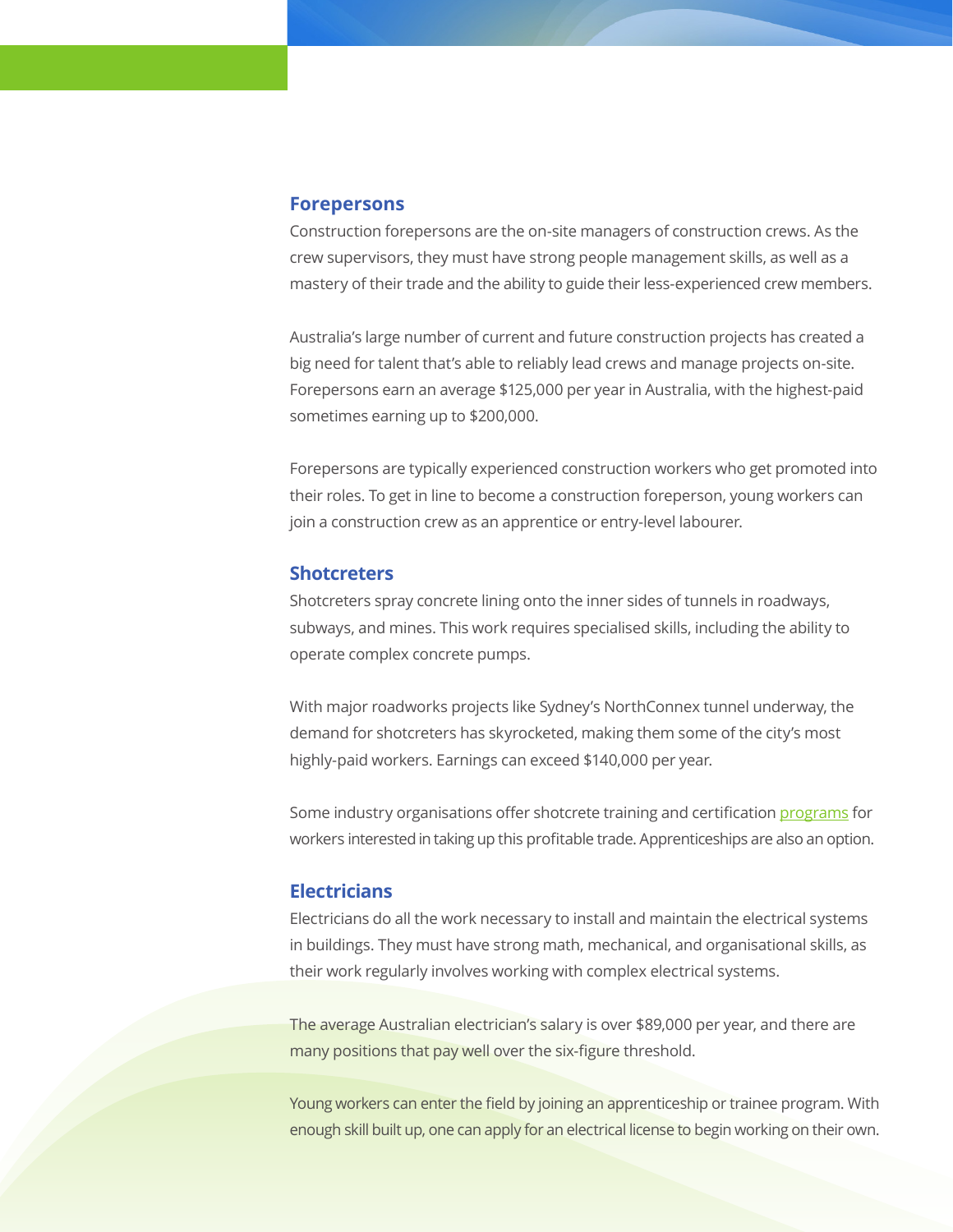#### **Crane Operators**

Crane operators handle some of the largest equipment on construction sites. They're responsible for safely moving heavy (and often costly) building components and materials, and must be able to manage crane lifting even in challenging weather conditions.

There's a serious shortage of crane operators in Australia at the moment, and companies are willing to pay handsomely for qualified talent. The irregular work hours and safety responsibilities are also part of the reason why these pros are so well-compensated. Operators earn an average of \$88,000 per year, with the highest paid sometimes earning over \$150,000.

Workers must obtain a High Risk Work License to become a crane operator. There is a separate license for each type of crane (11 in total). Multi-day [courses](https://constructiontraining.com.au/courses.html) are available, at the end of which successful participants will receive their license.

## **Elevator & Escalator Workers**

Also known as elevator mechanics or technicians, elevator installers and repairmen have become more in-demand. Their work includes installing and maintaining elevators, as well as other transport systems like escalators and moving walkways. A high degree of mechanical skill is required, as well as an understanding of electricity, physics, and math.

The average salary for Australian elevator workers is over \$67,000 per year, but there's the potential to break into six-figure earnings, with top positions paying nearly \$120,000.

Apprenticeships tend to be the most common entry point for this work, taken on at companies that manufacture and service elevators.